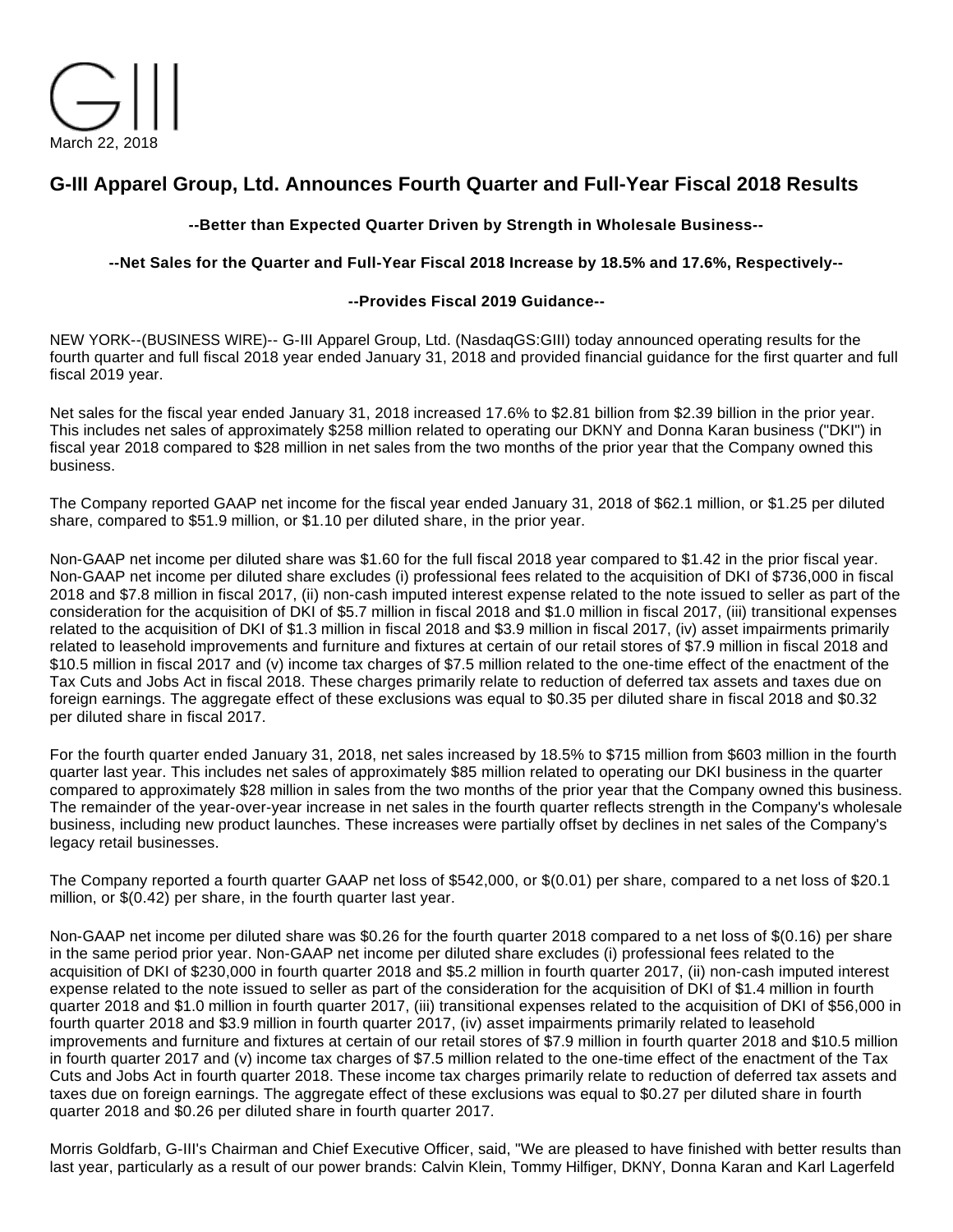Paris. The strength of these businesses is enabling us to grow profitably despite the pressures of a persistently challenging environment."

Mr. Goldfarb concluded, "We are focused on improving the results of our specialty retail operations. In that regard, we continue to implement our strategy to improve productivity and streamline operations. We believe that significant growth in our wholesale businesses should continue to propel us to higher sales and profits over the next several years."

## **Outlook**

G-III Apparel Group today issued guidance for the fiscal year ending January 31, 2019. Both GAAP and non-GAAP guidance for fiscal 2019 includes the impact of the following items: (i) exclusion of sales related to Bon-Ton Stores, Inc. ("Bon-Ton"), who recently filed for bankruptcy, which were anticipated to be approximately \$100 million based on sales to Bon-Ton in fiscal 2018; this has an estimated unfavorable impact on fiscal 2019 net income per diluted share of approximately \$0.30; (ii) the impact of the new accounting standards related to revenue recognition which require expenditures for co-operative advertising to be reclassified from selling, general and administrative expenses to a reduction in net sales, resulting in a decrease in net sales growth and gross margin percentage of approximately 1%, with an offsetting reduction in selling, general and administrative expenses; and (iii) an anticipated effective income tax rate of 27%.

For fiscal 2019, the Company is forecasting net sales of approximately \$2.94 billion and net income between \$97 million and \$102 million, or between \$1.90 and \$2.00 per diluted share.

The Company is anticipating non-GAAP net income for fiscal year 2019 between \$101 million and \$106 million, or between \$1.98 and \$2.08 per diluted share. Non-GAAP guidance excludes non-cash imputed interest expense of approximately \$5.7 million, or \$0.08 per diluted share, related to the note issued to the seller as part of the consideration for the DKI acquisition.

The Company is projecting full-year adjusted EBITDA for fiscal 2019 between \$218 million and \$227 million compared to adjusted EBITDA of \$201.3 million in fiscal 2018.

For the first fiscal quarter ending April 30, 2018, the Company is forecasting net sales of approximately \$570 million and a net loss between \$2.0 million and \$7.0 million, or \$(0.04) to \$(0.14) per share. This forecast compares to net sales of \$529 million and a net loss of \$10.4 million, or \$(0.21) per share, reported in the first quarter of fiscal 2018. Non-GAAP guidance excludes non-cash imputed interest expense of approximately \$1.4 million, or \$0.02 per share, related to the note issued to the seller as part of the consideration for the DKI acquisition. On an adjusted basis, excluding non-cash imputed interest, the Company is forecasting a non-GAAP net loss between \$(0.02) and \$(0.12) per share. This compares to a net loss of \$(0.18) in first quarter of fiscal year 2018, which excluded professional fees and transitional expenses of \$1.1 million related to the acquisition of DKI and non-cash imputed interest expense of \$1.4 million, equal to \$0.03 per share.

### **Non-GAAP Financial Measures**

Reconciliations of GAAP net income or loss per share to non-GAAP net income or loss per share and of GAAP net income to adjusted EBITDA are presented in tables accompanying the condensed financial statements included in this release and provide useful information to evaluate the Company's operational performance. Non-GAAP net income or loss per share and adjusted EBITDA should be evaluated in light of the Company's financial statements prepared in accordance with GAAP.

### **About G-III Apparel Group, Ltd.**

G-III is a leading manufacturer and distributor of apparel and accessories under licensed brands, owned brands and private label brands. G-III's owned brands include Donna Karan, DKNY, Vilebrequin, G. H. Bass, Andrew Marc, Marc New York, Eliza J and Jessica Howard. G-III has fashion licenses under the Calvin Klein, Tommy Hilfiger, Karl Lagerfeld Paris, Kenneth Cole, Cole Haan, Guess?, Vince Camuto, Ivanka Trump, Kensie, Levi's and Dockers brands. Through our team sports business, G-III has licenses with the National Football League, National Basketball Association, Major League Baseball, National Hockey League, Hands High, Touch by Alyssa Milano and over 150 U.S. colleges and universities. G-III also operates retail stores under the DKNY, Wilsons Leather, G. H. Bass, Vilebrequin, Calvin Klein Performance and Karl Lagerfeld Paris names.

Statements concerning G-III's business outlook or future economic performance, anticipated revenues, expenses or other financial items; product introductions and plans and objectives related thereto; and statements concerning assumptions made or expectations as to any future events, conditions, performance or other matters are "forward-looking statements" as that term is defined under the Federal Securities laws. Forward-looking statements are subject to risks, uncertainties and factors which include, but are not limited to, reliance on licensed product, reliance on foreign manufacturers, risks of doing business abroad, the current economic and credit environment, the nature of the apparel industry, including changing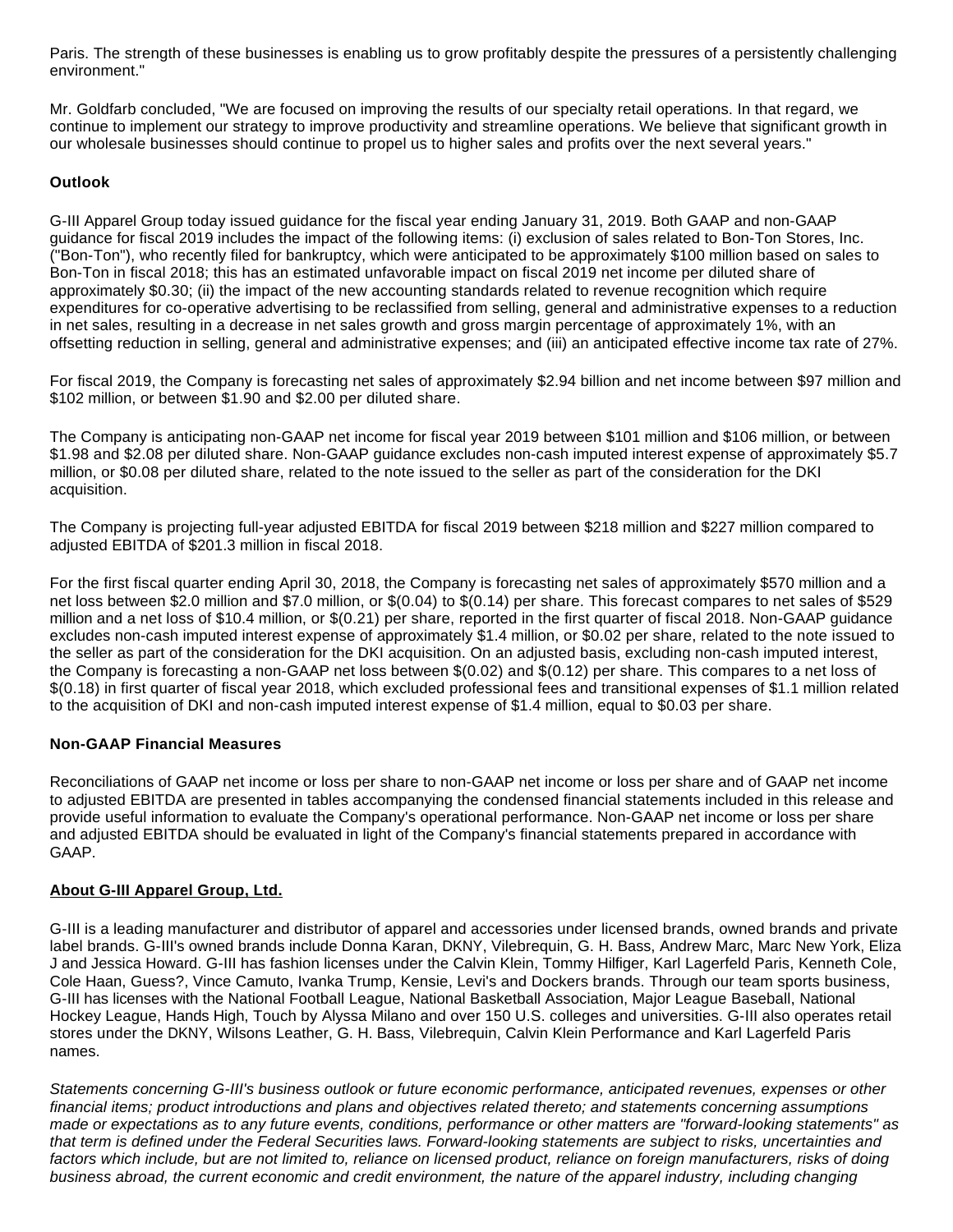customer demand and tastes, customer concentration, seasonality, risks of operating a retail business, customer acceptance of new products, the impact of competitive products and pricing, dependence on existing management, possible disruption from acquisitions, risks relating to G-III's operations of the Donna Karan International Inc. business and general economic conditions, as well as other risks detailed in G-III's filings with the Securities and Exchange Commission. G-III assumes no obligation to update the information in this release.

# **G-III APPAREL GROUP, LTD. AND SUBSIDIARIES (NASDAQ:GIII)**

**CONSOLIDATED STATEMENTS OF OPERATIONS**

(In thousands, except per share amounts) (Unaudited)

|                                                    |    | <b>Three Months Ended</b> |  |                | <b>Twelve Months Ended</b> |                    |  |                         |
|----------------------------------------------------|----|---------------------------|--|----------------|----------------------------|--------------------|--|-------------------------|
|                                                    |    | 1/31/2018                 |  | 1/31/2017      |                            | 1/31/2018          |  | 1/31/2017               |
|                                                    |    |                           |  |                |                            |                    |  |                         |
| Net sales                                          | \$ | 714,897 \$                |  | 603,289        |                            |                    |  | \$2,806,938 \$2,386,435 |
| Cost of sales                                      |    | 455,604                   |  | 405,192        |                            | 1,752,033          |  | 1,545,574               |
| Gross profit                                       |    | 259,293                   |  | 198,097        |                            | 1,054,905          |  | 840,861                 |
| Selling, general and administrative expenses       |    | 219,246                   |  | 199,890        |                            | 855,247            |  | 704,436                 |
| Depreciation and amortization                      |    | 10,304                    |  | 9,583          |                            | 37,783             |  | 32,481                  |
| Asset impairments                                  |    | 7,884                     |  | 10,480         |                            | 7,884              |  | 10,480                  |
| Operating profit (loss)                            |    | 21,859                    |  | (21, 856)      |                            | 153,991            |  | 93,464                  |
| Other income (expense)                             |    | 86                        |  | 793            |                            | (454)              |  | (27)                    |
| Interest and financing charges, net                |    | (10, 016)                 |  | (11, 676)      |                            | (43, 488)          |  | (15, 675)               |
| Income (loss) before taxes                         |    | 11,929                    |  | (32, 739)      |                            | 110,049            |  | 77,762                  |
| Income tax expense (benefit)                       |    | 12,471                    |  | (12, 634)      |                            | 47,925             |  | 25,824                  |
| Net Income (loss)                                  | \$ | $(542)$ \$                |  | (20, 105)      | \$                         | 62,124 \$          |  | 51,938                  |
| Net income (loss) per common share:                |    |                           |  |                |                            |                    |  |                         |
| <b>Basic</b>                                       | \$ | $(0.01)$ \$               |  | (0.42)         | \$                         | $1.27$ \$          |  | 1.12                    |
| <b>Diluted</b>                                     | \$ | $(0.01)$ \$               |  | (0.42)         | \$                         | $1.25$ \$          |  | 1.10                    |
| Weighted average shares outstanding:               |    |                           |  |                |                            |                    |  |                         |
| <b>Basic</b>                                       |    | 49,091                    |  | 47,789         |                            | 48,820             |  | 46,308                  |
| <b>Diluted</b>                                     |    | 49,091                    |  | 47,789         |                            | 49,750             |  | 47,394                  |
| <b>Selected Balance Sheet Data (in thousands):</b> |    |                           |  | At January 31, |                            |                    |  |                         |
|                                                    |    |                           |  |                | 2018                       | 2017               |  |                         |
| Cash                                               |    |                           |  | \$             |                            | 45,776 \$          |  | 79,957                  |
| <b>Working Capital</b>                             |    |                           |  |                |                            | 612,434<br>567,519 |  |                         |
| Inventory                                          |    |                           |  |                | 553,323<br>483,269         |                    |  |                         |
| <b>Total Assets</b>                                |    |                           |  | 1,915,126      |                            | 1,851,944          |  |                         |
| Long-Term Debt                                     |    |                           |  |                | 391,044                    | 461,756            |  |                         |
| <b>Total Stockholders' Equity</b>                  |    |                           |  | 1,120,688      |                            | 1,021,242          |  |                         |

# **G-III APPAREL GROUP, LTD. AND SUBSIDIARIES**

### **RECONCILIATION OF GAAP NET INCOME (LOSS) PER SHARE TO NON-GAAP NET INCOME (LOSS) PER SHARE (Unaudited)**

|                                                       | Three Months Ended<br>January 31, |                     | <b>Twelve Months Ended</b><br>January 31, |      |  |
|-------------------------------------------------------|-----------------------------------|---------------------|-------------------------------------------|------|--|
|                                                       |                                   |                     |                                           |      |  |
|                                                       | 2018                              | 2017                | 2018                                      | 2017 |  |
| GAAP diluted net income (loss) per common share       |                                   | \$ (0.01) \$ (0.42) | $$1.25$ \$                                | 1.10 |  |
| Excluded from Non-GAAP:                               |                                   |                     |                                           |      |  |
| Professional fees associated with the DKI acquisition |                                   | <u>በ 1በ</u>         | 0.01                                      | 0.16 |  |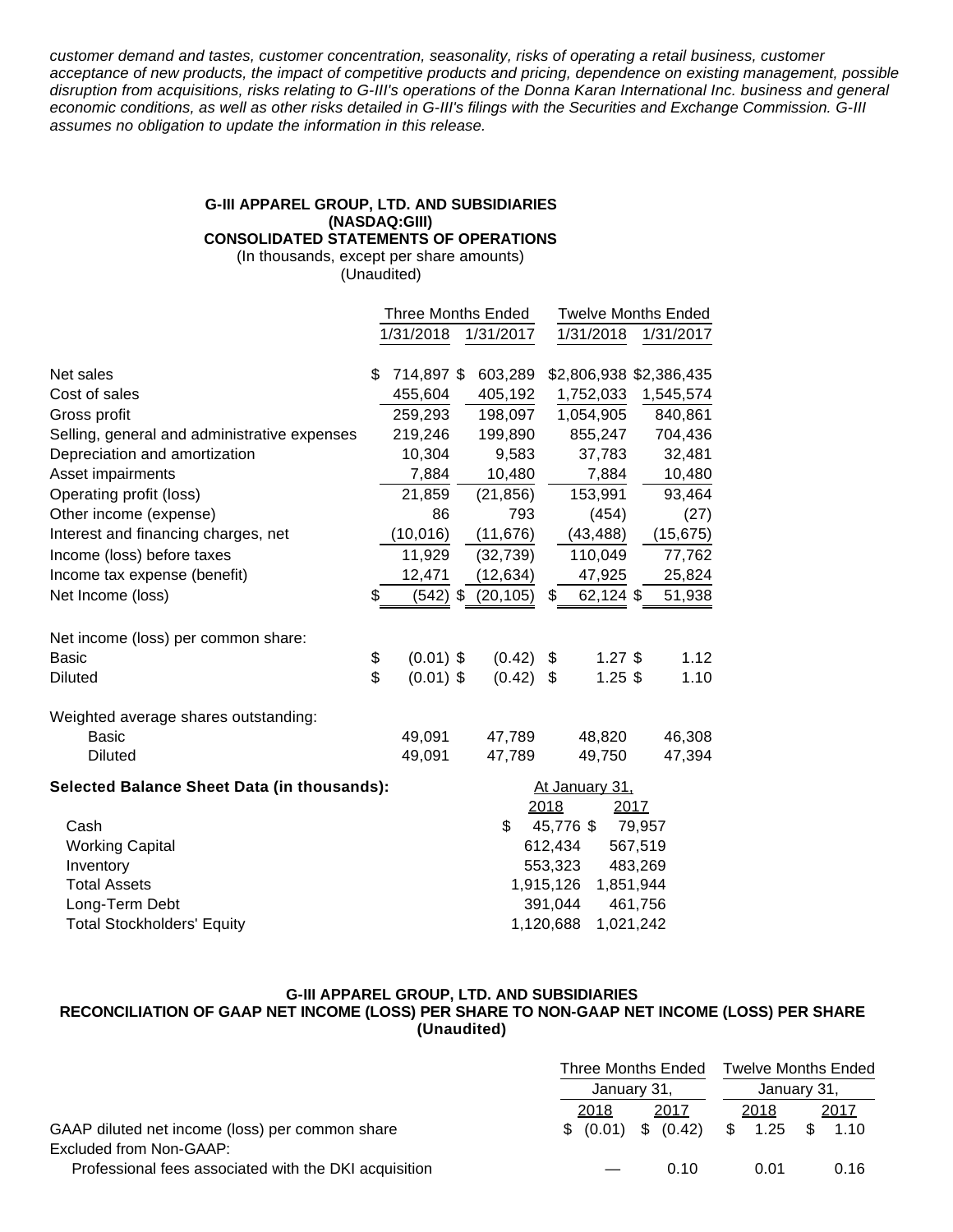| Non-cash imputed interest                           | 0.03   | 0.02        | 0.12   | 0.02   |
|-----------------------------------------------------|--------|-------------|--------|--------|
| Acquisition-related transition expense              |        | 0.08        | 0.03   | 0.08   |
| Asset impairment charges                            | 0.16   | 0.22        | 0.16   | 0.22   |
| Tax Cuts and Jobs Act enactment                     | 0.15   |             | 0.15   |        |
| Income tax benefit impact of non-GAAP adjustments   | (0.07) | (0.16)      | (0.12) | (0.16) |
| Non-GAAP diluted net income (loss) per common share | 0.26   | (0.16)<br>S | .60    | 1.42   |

Non-GAAP diluted net income (loss) per common share is a "non-GAAP financial measure" that excludes (i) professional fees, non-cash imputed interest expense and DKI related transitional expenses, which are comprised primarily of severance expenses, in connection with the acquisition of DKI, (ii) asset impairments primarily related to leasehold improvements and furniture and fixtures at certain of our retail stores and (iii) income tax charges related to the one-time effect of the enactment of the Tax Cut and Jobs Act. These income tax charges primarily relate to reduction of deferred tax assets and taxes due on foreign earnings. Income tax impacts of non-GAAP adjustments are calculated using the effective tax rates for the respective periods, exclusive of the one-time charges. Management believes that this non-GAAP financial measure provides meaningful supplemental information regarding our performance by excluding items that are not indicative of our core business operating results. Management uses this non-GAAP financial measure to assess our performance on a comparative basis and believes that it is also useful to investors to enable them to assess our performance on a comparative basis across historical periods and facilitate comparisons of our operating results to those of our competitors. The presentation of this financial information is not intended to be considered in isolation or as a substitute for, or superior to, the financial information prepared and presented in accordance with GAAP.

### **G-III APPAREL GROUP, LTD. AND SUBSIDIARIES**

### **RECONCILIATION OF FORECASTED AND ACTUAL NET INCOME TO FORECASTED AND ACTUAL ADJUSTED EBITDA**

(In thousands) (Unaudited)

| Net income                                               | Forecasted<br>Twelve Months Ending Twelve Months Ended Twelve Months Ended<br>January 31, 2019<br>\$97,000 - \$102,000 | Actual<br>January 31, 2018<br>\$62,124 | Actual<br><b>January 31, 2017</b><br>\$51,938 |
|----------------------------------------------------------|------------------------------------------------------------------------------------------------------------------------|----------------------------------------|-----------------------------------------------|
|                                                          |                                                                                                                        |                                        |                                               |
| Professional fees associated with the DKI<br>acquisition |                                                                                                                        | 736                                    | 7,789                                         |
| Acquisition-related transition expenses                  |                                                                                                                        | 1,314                                  | 3,910                                         |
| Asset impairment charges                                 |                                                                                                                        | 7.884                                  | 10,480                                        |
| Depreciation and amortization                            | 38,000                                                                                                                 | 37,783                                 | 32,481                                        |
| Interest and financing charges, net                      | 49,000                                                                                                                 | 43,488                                 | 15,675                                        |
| Income tax expense                                       | 34,000 - 38,000                                                                                                        | 47,925                                 | 25,824                                        |
| Adjusted EBITDA, as defined                              | \$218,000 - \$227,000                                                                                                  | \$201,254                              | \$148,097                                     |

Adjusted EBITDA is a "non-GAAP financial measure" which represents earnings before depreciation and amortization, interest and financing charges, net, and income tax expense and excludes professional fees and DKI related transitional expenses, which are comprised primarily of severance expenses, and asset impairments primarily related to leasehold improvements and furniture and fixtures at certain of our retail stores. Adjusted EBITDA is being presented as a supplemental disclosure because management believes that it is a common measure of operating performance in the apparel industry. Adjusted EBITDA should not be construed as an alternative to net income, as an indicator of the Company's operating performance, or as an alternative to cash flows from operating activities as a measure of the Company's liquidity, as determined in accordance with GAAP.

# **G-III APPAREL GROUP, LTD. AND SUBSIDIARIES RECONCILIATION OF FORECASTED AND ACTUAL NET INCOME TO NON-GAAP NET INCOME**

(In thousands) (Unaudited)

Forecasted **Actual** Actual **Actual**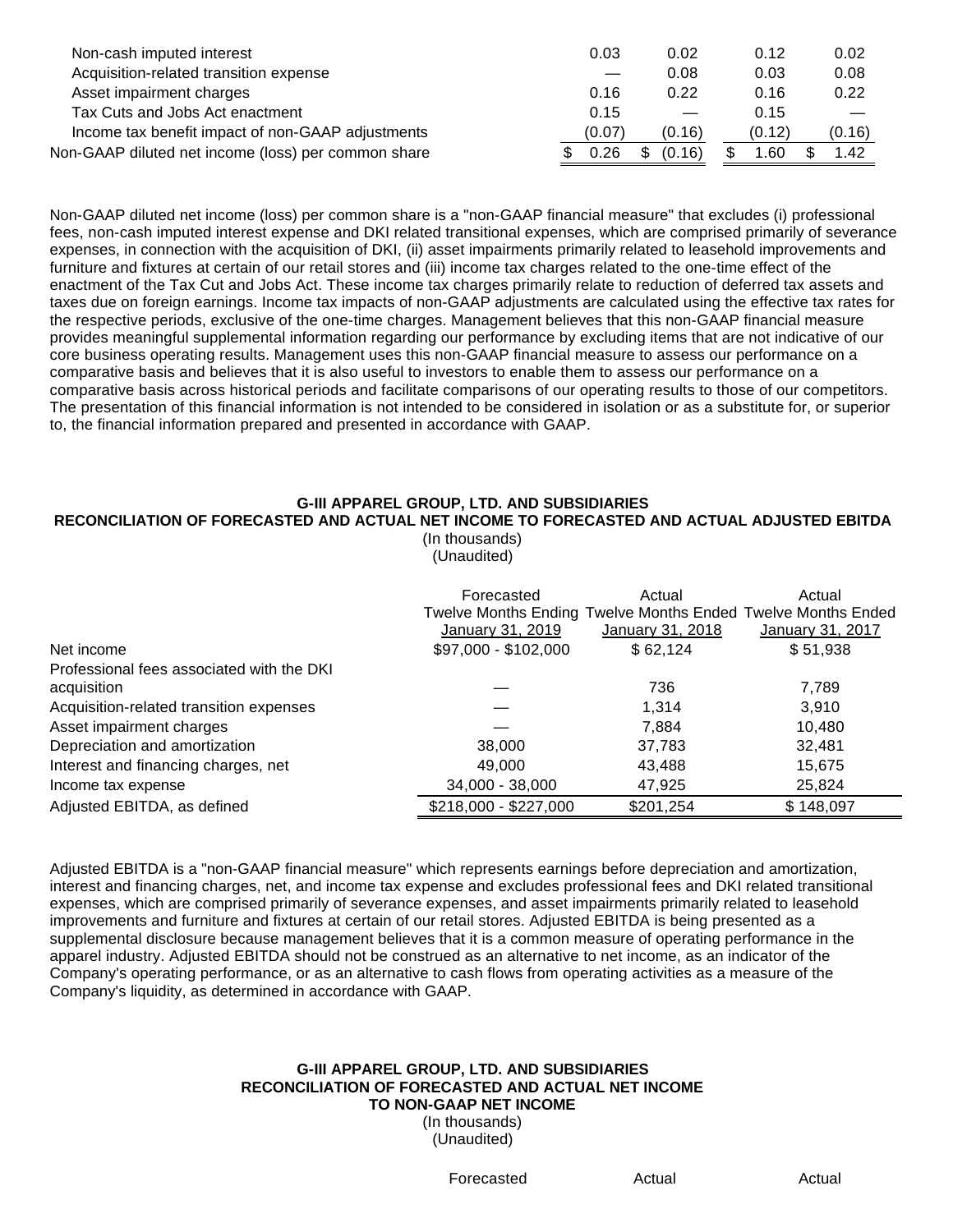|                                           | Twelve Months Ending  | <b>Twelve Months Ended</b> | <b>Twelve Months Ended</b> |
|-------------------------------------------|-----------------------|----------------------------|----------------------------|
|                                           | January 31, 2019      | <b>January 31, 2018</b>    | <b>January 31, 2017</b>    |
| Net income                                | \$97,000 - \$102,000  | \$62,124                   | \$51,938                   |
| Professional fees associated with the DKI |                       |                            |                            |
| acquisition                               |                       | 736                        | 7,789                      |
| Non-cash imputed interest                 | 5,700                 | 5,714                      | 952                        |
| Acquisition related transition expenses   |                       | 1,314                      | 3,910                      |
| Asset impairment charges                  |                       | 7,884                      | 10,480                     |
| Tax Cuts and Jobs Act enactment           |                       | 7,477                      |                            |
| Income tax benefit impact of non-GAAP     |                       |                            |                            |
| adjustments                               | (1,700)               | (5, 871)                   | (7,682)                    |
| Non-GAAP Net income, as defined           | \$101,000 - \$106,000 | \$79,378                   | \$67,387                   |

Non-GAAP Net income is a "non-GAAP financial measure" that excludes (i) professional fees, non-cash imputed interest expense and DKI related transitional expenses, which are comprised primarily of severance expenses, in connection with the acquisition of DKI, (ii) asset impairments primarily related to leasehold improvements and furniture and fixtures at certain of our retail stores and (iii) income tax charges related to the one-time effect of the enactment of the Tax Cut and Jobs Act. These income tax charges primarily relate to reduction of deferred tax assets and taxes due on foreign earnings. Income tax impacts of non-GAAP adjustments are calculated using the effective tax rates for the respective periods, exclusive of the one-time charges. Management believes that this non-GAAP financial measure provides meaningful supplemental information regarding our performance by excluding items that are not indicative of our core business operating results. Management uses this non-GAAP financial measure to assess our performance on a comparative basis and believes that it is also useful to investors to enable them to assess our performance on a comparative basis across historical periods and facilitate comparisons of our operating results to those of our competitors. The presentation of this financial information is not intended to be considered in isolation or as a substitute for, or superior to, the financial information prepared and presented in accordance with GAAP.

### **G-III APPAREL GROUP, LTD. AND SUBSIDIARIES RECONCILIATION OF FORECASTED AND ACTUAL NET INCOME (LOSS) PER SHARE TO NON-GAAP NET INCOME (LOSS) PER SHARE** (Unaudited)

|                                                       | <b>Three Months Ended</b>     |          | <b>Twelve Months Ended</b> |        |
|-------------------------------------------------------|-------------------------------|----------|----------------------------|--------|
|                                                       | April 30,                     |          | January 31,                |        |
|                                                       | Forecast 2018                 | 2017     | Forecast 2019              | 2018   |
| GAAP diluted net income (loss) per common share       | $$(0.14) - $(0.04)$ $$(0.21)$ |          | $$1.90 - $2.00$            | \$1.25 |
| Excluded from Non-GAAP:                               |                               |          |                            |        |
| Professional fees associated with the DKI acquisition |                               |          |                            | 0.01   |
| Non-cash imputed interest                             | 0.03                          | 0.03     | 0.11                       | 0.12   |
| Acquisition-related transition expense                |                               | 0.02     |                            | 0.03   |
| Asset impairment charges                              |                               |          |                            | 0.16   |
| Tax Cuts and Jobs Act enactment                       |                               |          |                            | 0.15   |
| Income tax benefit impact of non-GAAP adjustments     | (0.01)                        | (0.02)   | (0.03)                     | (0.12) |
| Non-GAAP diluted net income (loss) per common share   | $$(0.12) - $(0.02)$$          | \$(0.18) | $$1.98 - $2.08$            | \$1.60 |

Non-GAAP diluted net income (loss) per common share is a "non-GAAP" financial measure" that excludes (i) professional fees, non-cash imputed interest expense and DKI related transitional expenses, which are comprised primarily of severance expenses, in connection with the acquisition of DKI, (ii) asset impairments primarily related to leasehold improvements and furniture and fixtures at certain of our retail stores and (iii) income tax charges related to the one-time effect of the enactment of the Tax Cut and Jobs Act. These income tax charges primarily relate to reduction of deferred tax assets and taxes due on foreign earnings. Income tax impacts of non-GAAP adjustments are calculated using the effective tax rates for the respective periods, exclusive of the one-time charges. Management believes that this non-GAAP financial measure provides meaningful supplemental information regarding our performance by excluding items that are not indicative of our core business operating results. Management uses this non-GAAP financial measure to assess our performance on a comparative basis and believes that it is also useful to investors to enable them to assess our performance on a comparative basis across historical periods and facilitate comparisons of our operating results to those of our competitors.